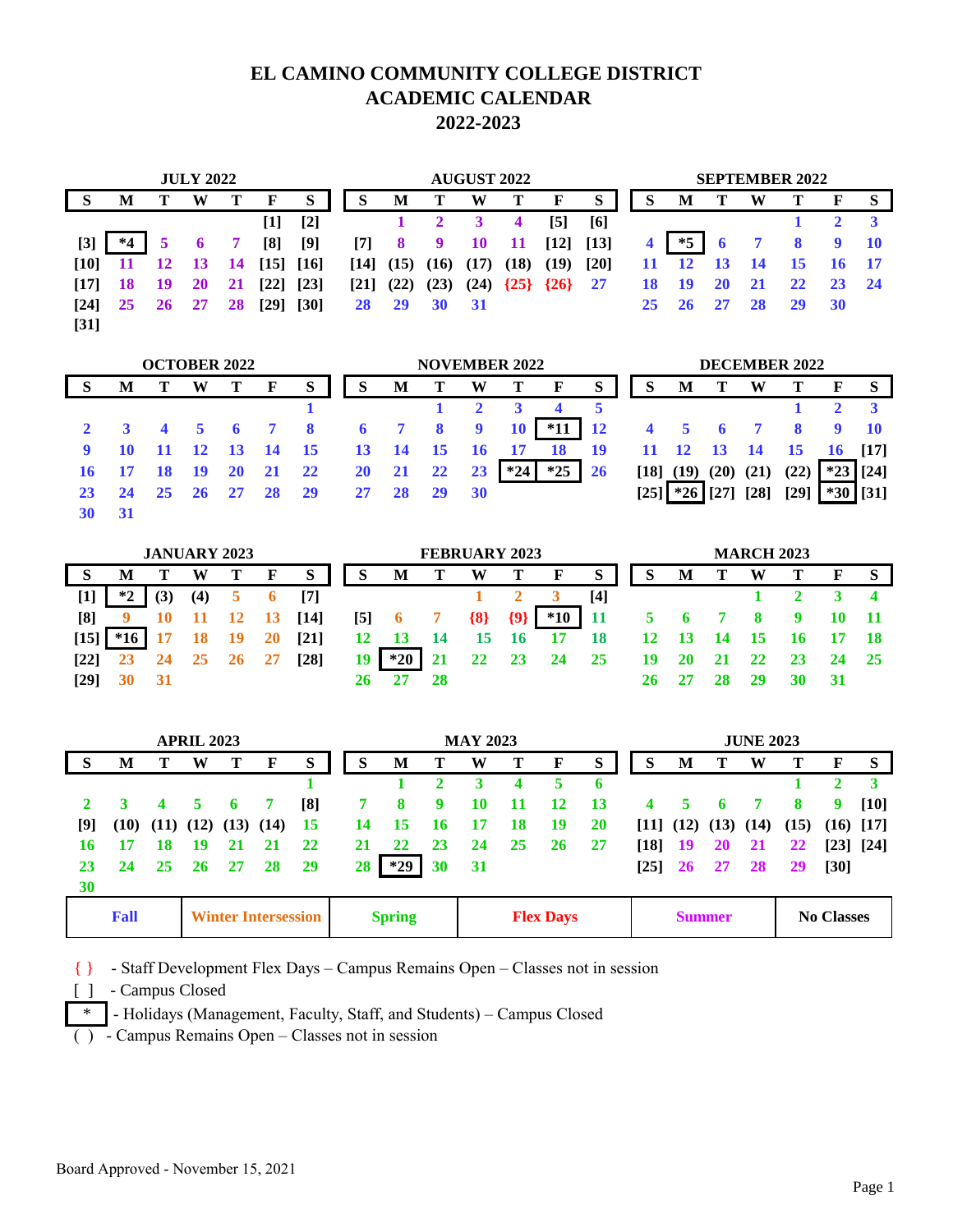#### **EL CAMINO COMMUNITY COLLEGE DISTRICT ACADEMIC CALENDAR SUMMER CALENDAR 2023**

|             | <b>MAY 2023</b> |    |    |    |              |           |              | <b>JUNE 2023</b> |           |           |                             |                                    |             |             | <b>JULY 2023</b> |         |    |      |           |           |             |       |
|-------------|-----------------|----|----|----|--------------|-----------|--------------|------------------|-----------|-----------|-----------------------------|------------------------------------|-------------|-------------|------------------|---------|----|------|-----------|-----------|-------------|-------|
| $\mathbf S$ | M               |    | W  | т  | $\mathbf{F}$ | S         | <sub>S</sub> |                  | M         | Т         | W                           | т                                  | $\mathbf F$ | S           |                  | S       | M  | т    | W         | Т         | $\mathbf F$ | S     |
|             |                 | 2  | 3  | 4  | 5            | 6         |              |                  |           |           |                             |                                    | 2           | 3           |                  |         |    |      |           |           |             | $[1]$ |
| 7           | 8               | 9  | 10 | 11 | 12           | 13        | 4            |                  | 5.        | 6         | 7                           | 8                                  | 9           | $[10]$      |                  | $[2]$   | 3  | $*4$ | 5         | 6         | $[7]$       | [8]   |
| 14          | 15              | 16 | 17 | 18 | 19           | <b>20</b> |              |                  |           |           | $[11]$ $(12)$ $(13)$ $(14)$ | (15)                               |             | $(16)$ [17] |                  | [9]     | 10 | 11   | 12        | <b>13</b> | [14] [15]   |       |
| 21          | 22              | 23 | 24 | 25 | <b>26</b>    | 27        | $[18]$       |                  | 19        | <b>20</b> | 21                          | 22                                 |             | [23] [24]   |                  | $[16]$  | 17 | 18   | 19        | 20        | [21] [22]   |       |
| 28          | $*29$           | 30 | 31 |    |              |           | $[25]$       |                  | <b>26</b> | 27        | 28                          | 29                                 | $[30]$      |             |                  | $[23]$  | 24 | 25   | <b>26</b> | 27        | [28] [29]   |       |
|             |                 |    |    |    |              |           |              |                  |           |           |                             |                                    |             |             |                  | [30] 31 |    |      |           |           |             |       |
|             |                 |    |    |    |              |           |              |                  |           |           | <b>AUGUST 2023</b>          |                                    |             |             |                  |         |    |      |           |           |             |       |
|             |                 |    |    |    |              |           | <sub>S</sub> |                  | M         | Т         | W                           | Т                                  | F           | S           |                  |         |    |      |           |           |             |       |
|             |                 |    |    |    |              |           |              |                  |           | 1         | $\mathbf{2}$                | 3                                  | $[4]$       | [5]         |                  |         |    |      |           |           |             |       |
|             |                 |    |    |    |              |           | [6]          |                  | 7         | 8         | 9                           | 10                                 |             | [11] [12]   |                  |         |    |      |           |           |             |       |
|             |                 |    |    |    |              |           |              |                  |           |           |                             | $[13]$ $(14)$ $(15)$ $(16)$ $(17)$ |             | $(18)$ [19] |                  |         |    |      |           |           |             |       |
|             |                 |    |    |    |              |           | [20]         |                  | (21)      | (22)      |                             | $(23) \{24\} \{25\}$ 26            |             |             |                  |         |    |      |           |           |             |       |
|             |                 |    |    |    |              |           | 27           |                  | 28        | 29        | 30                          | 31                                 |             |             |                  |         |    |      |           |           |             |       |

Summer Session -------------------------------2023

\*Six-Week Sessions \*Eight-Week Session July 3 through August 10, 2023

June 19 through July 27, 2023 June 19 through August 10, 2023

\*These dates are subject to change.

Summer Four-Day Workweek Schedule – 2023

The 4-day, 8-hour a day workweek for classified and administrative employees will begin Monday, June 19, 2023 through Thursday, August 10, 2023

The first Friday off is June 23, 2023 and the last Friday off is August 11, 2023.

| <b>Fall</b>               | <b>Winter Intersession</b>                     | <b>Spring</b>                                                         | <b>Flex Days</b>                                                             | <b>Summer</b> | <b>No Classes</b> |
|---------------------------|------------------------------------------------|-----------------------------------------------------------------------|------------------------------------------------------------------------------|---------------|-------------------|
| - Campus Closed<br>$\ast$ | - Campus Remains Open – Classes not in session | - Holidays (Management, Faculty, Staff, and Students) - Campus Closed | - Staff Development Flex Days – Campus Remains Open – Classes not in session |               |                   |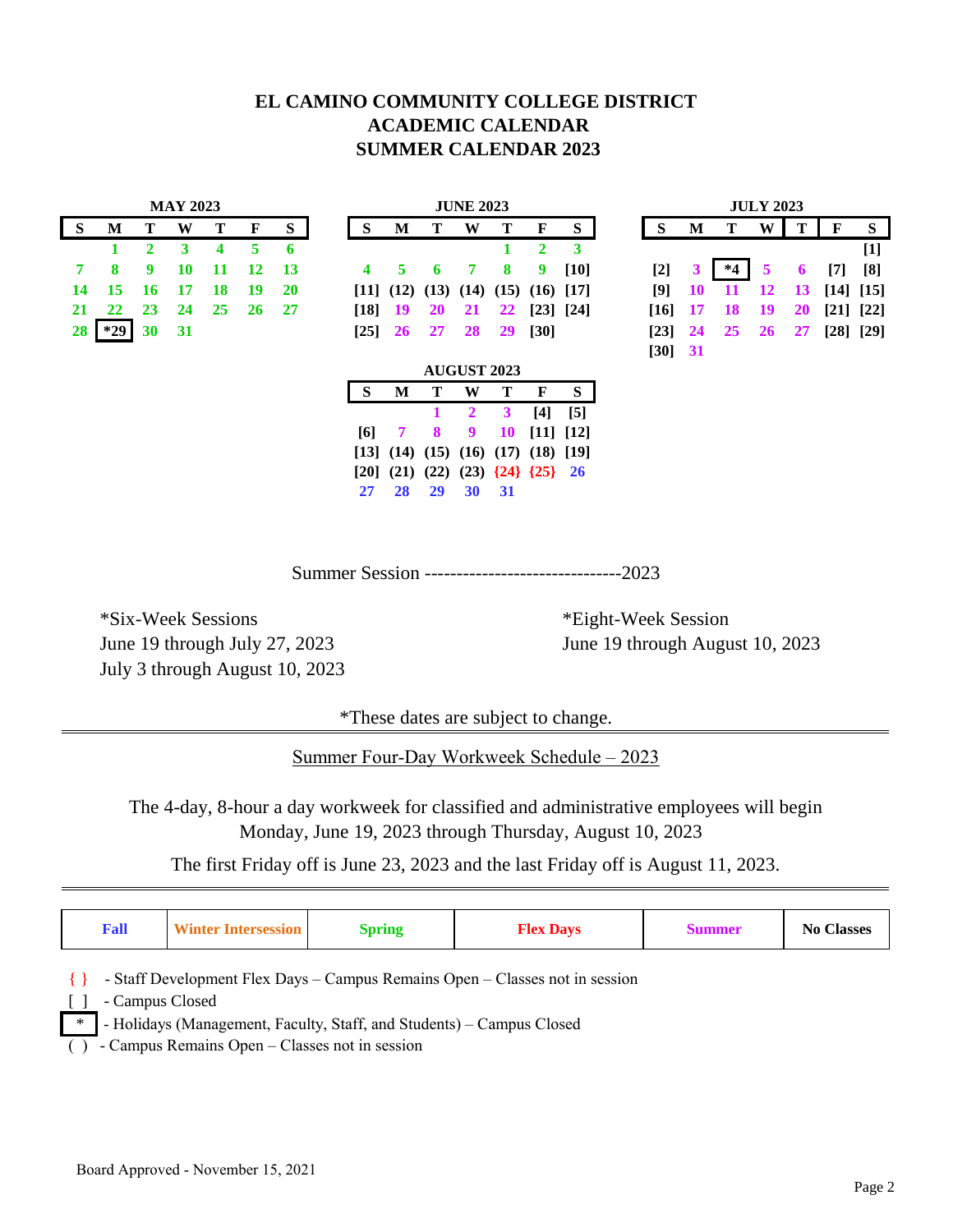| <b>Fall Semester 2022</b>                                                               |               |                       |      |  |  |  |  |  |
|-----------------------------------------------------------------------------------------|---------------|-----------------------|------|--|--|--|--|--|
| Faculty & Staff Development Flex Days                                                   | Thursday -    |                       |      |  |  |  |  |  |
| Mandatory Flex Day -- 6 hours                                                           | Friday        | <b>August 25 - 26</b> | 2022 |  |  |  |  |  |
| Fall Semester Classes Begin (1st 8 Week Session and Full Semester Courses)              | Saturday      | August-27             | 2022 |  |  |  |  |  |
| Weekday Classes Begin (1st 8 Week Session and Full Semester Courses)                    | Monday        | August-29             | 2022 |  |  |  |  |  |
| First Day to Apply for Degrees and Certificates (Fall)* {this is subject to be earlier} | Monday        | August-29             | 2022 |  |  |  |  |  |
| Last DayAdd (w and Add Code)/ Drop for a Refund/No Notation (1st 8 Week                 | Friday        | September-02          | 2022 |  |  |  |  |  |
| Labor Day Holiday (Campus Closed)                                                       | Monday        | September-05          | 2022 |  |  |  |  |  |
| Last Day to Add with an Add Code (Full Semester Courses)                                | Sunday        | September-11          | 2022 |  |  |  |  |  |
| Last Day to Drop for a Refund/No Notation on your Record (Full Semester Courses)        | Sunday        | September-11          | 2022 |  |  |  |  |  |
| <b>Active Enrollment Census</b>                                                         | Monday        | September-12          | 2022 |  |  |  |  |  |
| Last Day to Apply for Degrees and Certificates (Fall)                                   | Friday        | October-14            | 2022 |  |  |  |  |  |
| Mid-Term Classes Begin (2nd 8 Week Session)                                             | Saturday      | October-22            | 2022 |  |  |  |  |  |
| Weekday Classes Begin (2nd 8 Week Session)                                              | Monday        | October-24            | 2022 |  |  |  |  |  |
| Last Day to Drop for a Refund/No Notation (2nd 8 Week Session)                          | Friday        | October-28            | 2022 |  |  |  |  |  |
| Veterans Day Holiday (Campus Closed)                                                    | Friday        | November-11           | 2022 |  |  |  |  |  |
| Last Day to Drop with a "W" (Full Semester Courses)                                     | Friday        | November-18           | 2022 |  |  |  |  |  |
|                                                                                         | Thursday -    | November 24-25        |      |  |  |  |  |  |
| Thanksgiving Day Holiday/Weekend (Campus Closed)                                        | Friday        |                       | 2022 |  |  |  |  |  |
| <b>Fall Semester Ends</b>                                                               | Friday        | December-16           | 2022 |  |  |  |  |  |
| First Day to Appy for Degrees and Certificate (Spring)                                  | Monday        | December-19           | 2022 |  |  |  |  |  |
| Winter Recess (Campus Closed)                                                           | Friday-Sunday | December 23 - 31      | 2022 |  |  |  |  |  |
| New Year's Holidays (Campus Closed)                                                     | Saturday      | $2-Jan$               | 2023 |  |  |  |  |  |
| <b>Winter Session-2023</b>                                                              |               |                       |      |  |  |  |  |  |
| <b>Classes Begin</b>                                                                    | Thursday      | January-05            | 2023 |  |  |  |  |  |
| Last Day to Add (*M-F)                                                                  | Tuesday       | January-10            | 2023 |  |  |  |  |  |
| Last Day to Drop for a Refund/No Notation (*M-F)                                        | Tuesday       | January-10            | 2023 |  |  |  |  |  |
| Martin Luther King Holiday Observed (Campus Closed)                                     | Monday        | January-16            | 2023 |  |  |  |  |  |
| Last Day to Drop with a "W" (*M-F)                                                      | Monday        | January-30            | 2023 |  |  |  |  |  |
| <b>Winter Session Ends</b>                                                              | Tuesday       | February-07           | 2023 |  |  |  |  |  |
| <b>Spring Semester 2023</b>                                                             |               |                       |      |  |  |  |  |  |
| Faculty & Staff Development Flex Days                                                   | Wednesday -   |                       |      |  |  |  |  |  |
| Mandatory Flex Day --3 hours                                                            | Thursday      | February 08 -09       | 2023 |  |  |  |  |  |
| Lincoln's Day Holiday Observed (Campus Closed)                                          | Friday        | February-10           | 2023 |  |  |  |  |  |
| <b>Spring Semester Classes Begin</b>                                                    | Saturday      | February-11           | 2023 |  |  |  |  |  |
| Weekday Classes Begin (1st 8 Week Session and Full Semester Courses)                    | Monday        | February-13           | 2023 |  |  |  |  |  |
| Last DayAdd (w and Add Code)/ Drop for a Refund/No Notation (1st 8 Week                 | Friday        | February-17           | 2023 |  |  |  |  |  |
| Washington's Day Holiday Observed (Campus Closed)                                       | Monday        | February-20           | 2023 |  |  |  |  |  |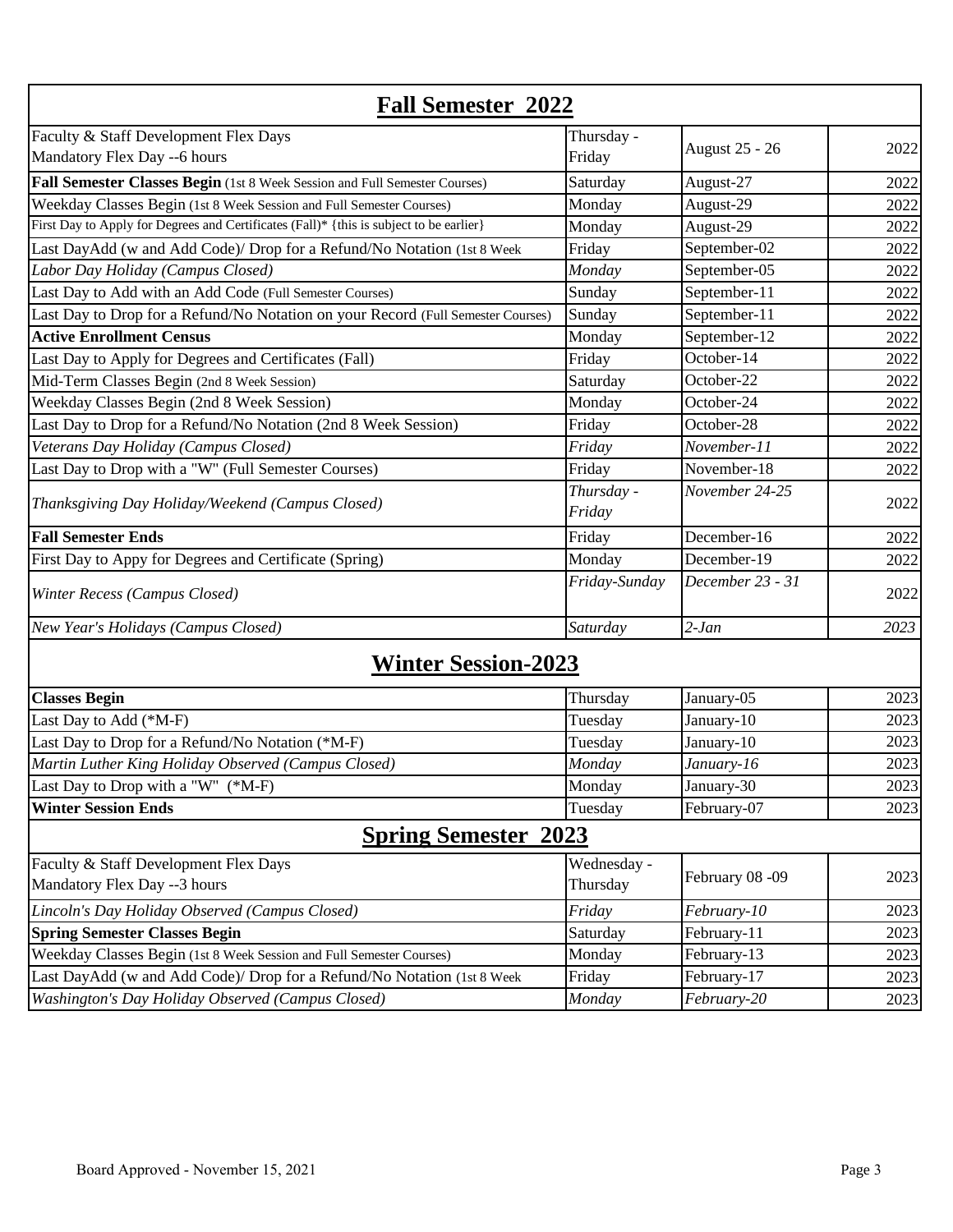|                                                                                  | <b>Spring Semester 2023 continued</b> |             |      |  |  |  |  |  |
|----------------------------------------------------------------------------------|---------------------------------------|-------------|------|--|--|--|--|--|
| Last Day to Apply for Degrees and Certificates (Spring)                          | Friday                                | February-24 | 2023 |  |  |  |  |  |
| Last Day to Add with an Add Code (Full Semester Courses)                         | Sunday                                | February-26 | 2023 |  |  |  |  |  |
| Last Day to Drop for a Refund/No Notation on your Record (Full Semester Courses) | Sunday                                | February-26 | 2023 |  |  |  |  |  |
| <b>Active Enrollment Census</b>                                                  | Monday                                | February-27 | 2023 |  |  |  |  |  |
| Spring Recess (Faculty and students)                                             | Saturday -<br>Friday                  | April 08-14 | 2023 |  |  |  |  |  |
| Mid-Term Classes Begin (2nd 8 Week Session)                                      | Saturday                              | April-15    | 2023 |  |  |  |  |  |
| Weekday Classes Begin (2nd 8 Week Session)                                       | Monday                                | April-17    | 2023 |  |  |  |  |  |
| Last DayAdd (w and Add Code)/ Drop for a Refund/No Notation (2nd 8 Week          | Friday                                | April-21    | 2023 |  |  |  |  |  |
| Last Day to Drop with a "W" (Full Semester Courses)                              | Friday                                | $May-12$    | 2023 |  |  |  |  |  |
| Memorial Day Holiday (Campus Closed)                                             | Monday                                | $May-29$    | 2023 |  |  |  |  |  |
| El Camino College Graduation                                                     | Friday                                | June-09     | 2023 |  |  |  |  |  |
| <b>Spring Semester Ends</b>                                                      | Friday                                | June-09     | 2023 |  |  |  |  |  |
| <b>Summer Sessions 2023 - El Camino College</b>                                  |                                       |             |      |  |  |  |  |  |
| <b>First Six Week Session</b>                                                    |                                       |             |      |  |  |  |  |  |
| <b>First Six Week Session Begins</b>                                             | Monday                                | June-19     | 2023 |  |  |  |  |  |
| Last DayAdd (w and Add Code)/ Drop for a Refund/No Notation (M-TH*)              | Thursday                              | June-22     | 2023 |  |  |  |  |  |
| <b>Active Enrollment Census</b>                                                  | Monday                                | June-27     | 2023 |  |  |  |  |  |
| Independence Day Holiday Observed (Campus Closed)                                | Tuesday                               | $July-04$   | 2023 |  |  |  |  |  |
| Last Day to Drop with a "W" (Full Semester Courses)                              | Tuesday                               | $July-18$   | 2023 |  |  |  |  |  |
| <b>First Six Weeks Ends</b>                                                      | Thursday                              | July-27     | 2023 |  |  |  |  |  |
| <b>Eight Week Session</b>                                                        |                                       |             |      |  |  |  |  |  |
| <b>Eight Week Session Begins</b>                                                 | Monday                                | June-19     | 2023 |  |  |  |  |  |
| Last DayAdd (w and Add Code)/ Drop for a Refund/No Notation (M-TH*)              | Monday                                | June-26     | 2023 |  |  |  |  |  |
| <b>Active Enrollment Census</b>                                                  | Tuesday                               | June-27     | 2023 |  |  |  |  |  |
| Independence Day Holiday Observed (Campus Closed)                                | Monday                                | $July-04$   | 2023 |  |  |  |  |  |
| Last Day to Drop with a "W" (Full Semester Courses)                              | Thursday                              | July-27     | 2023 |  |  |  |  |  |
| <b>Eight Weeks Ends</b>                                                          | Thursday                              | August-10   | 2023 |  |  |  |  |  |
| <b>Second Six Weeks Session</b>                                                  |                                       |             |      |  |  |  |  |  |
| <b>Second Six Weeks Session Begins</b>                                           | Monday                                | July-03     | 2023 |  |  |  |  |  |
| Last DayAdd (w and Add Code)/ Drop for a Refund/No Notation                      | Monday                                | July-10     | 2023 |  |  |  |  |  |
| <b>Active Enrollment Census</b>                                                  | Tuesday                               | $July-11$   | 2023 |  |  |  |  |  |
| Last Day to Drop with a "W" (Full Semester Courses)                              | Tuesday                               | August-01   | 2023 |  |  |  |  |  |
| <b>Second Six Weeks Session Ends</b>                                             | Thursday                              | August-10   | 2023 |  |  |  |  |  |
| *M - F classes only for Winter all others check your syllabus                    |                                       |             |      |  |  |  |  |  |
| *M-TH classes only for summer all others check your syllabus                     |                                       |             |      |  |  |  |  |  |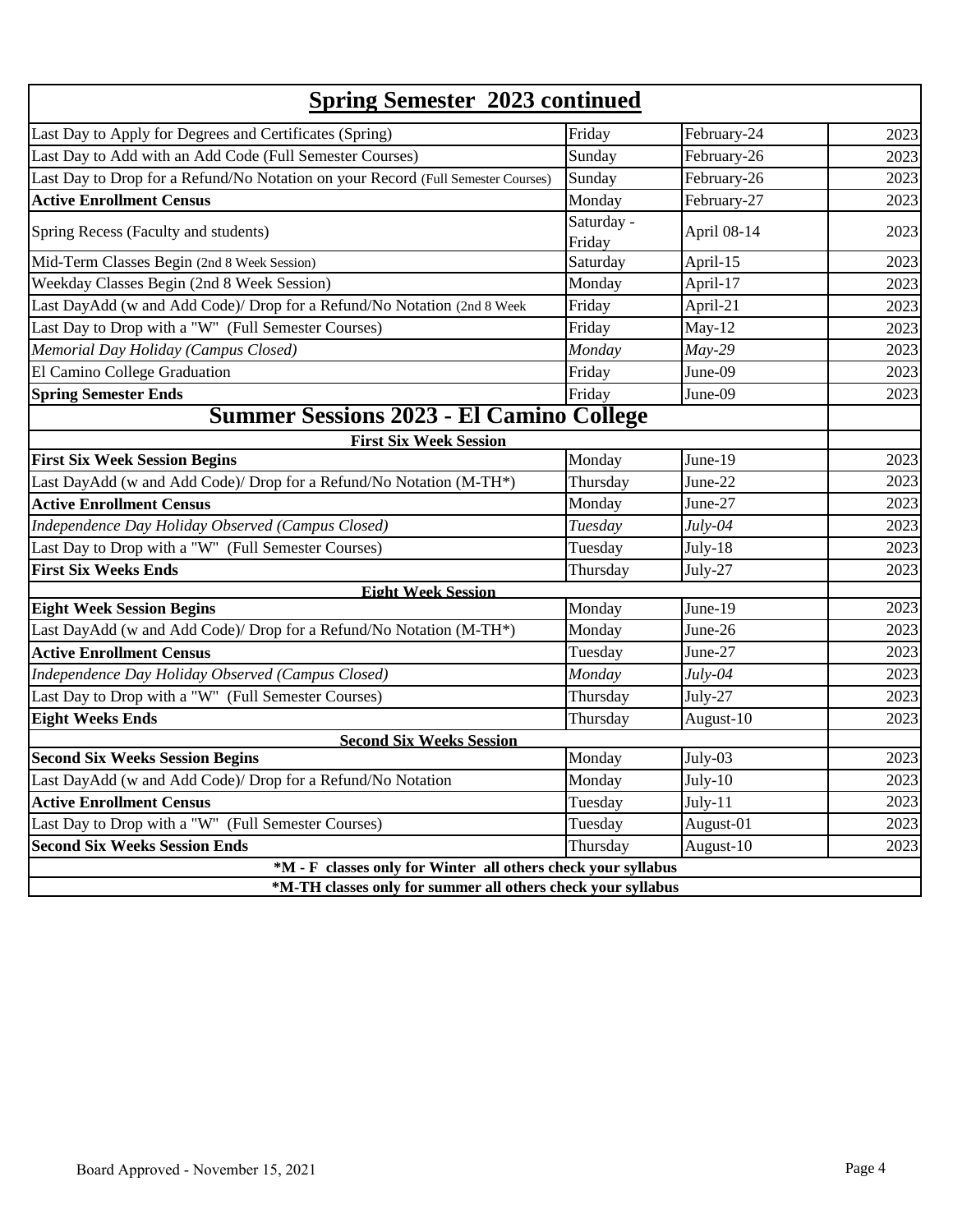# **EL CAMINO COMMUNITY COLLEGE DISTRICT ACADEMIC CALENDAR 2022 - 2023 EIGHT-WEEK COURSE DATES**

### FALL 2022

## First Eight Weeks

August 27 through October 21

#### Second Eight Weeks

October 22 through December 16

#### SPRING 2023

First Eight Weeks

February 11 through April 7

Second Eight Weeks

April 15 through June 9